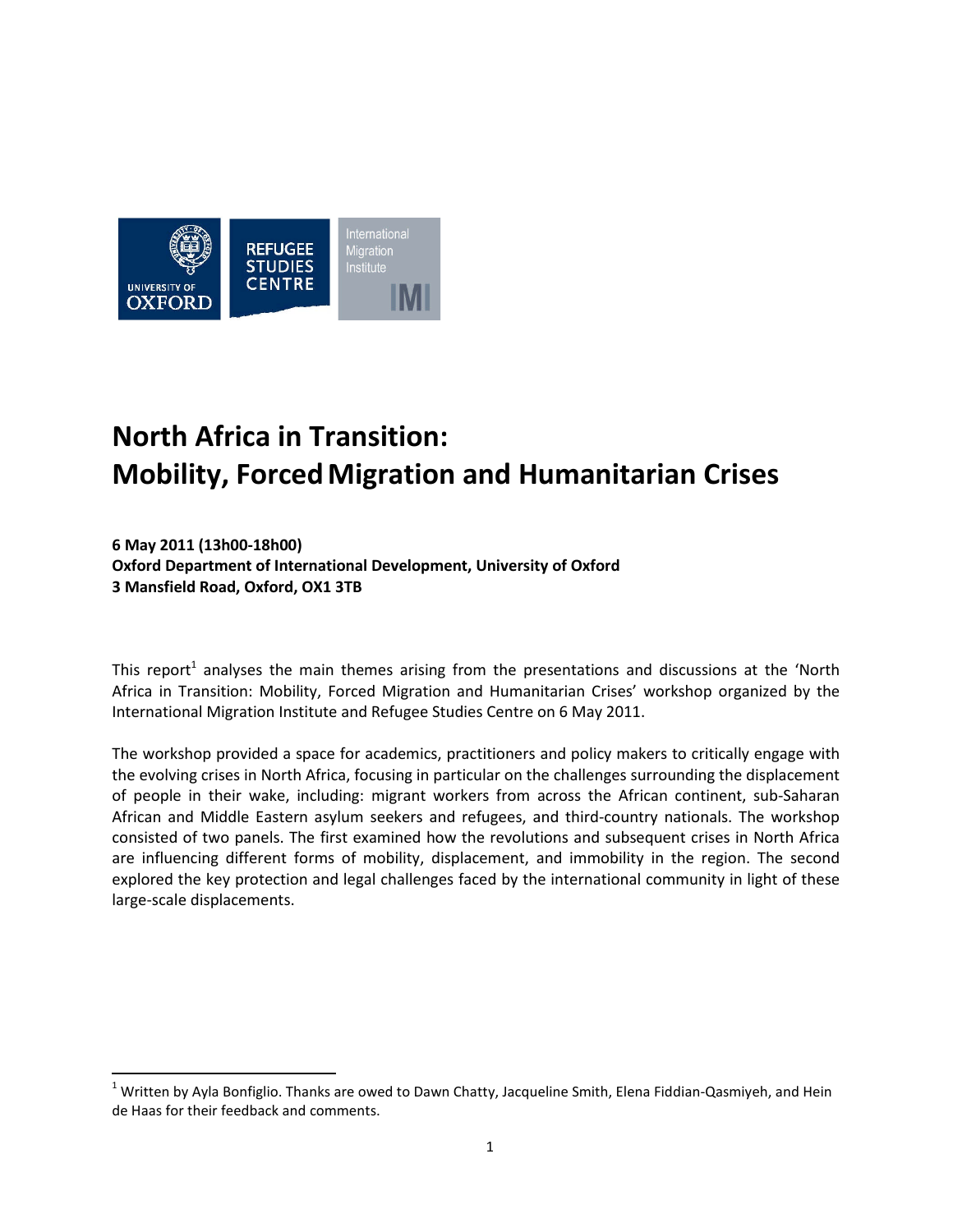## **Background to the 2011 uprisings and migration patterns in North Africa**

Since December 2010, a series of largely unexpected popular uprisings have spread across North Africa and the Middle East. Beginning in Tunisia, uprisings in Egypt, Bahrain, Syria, Yemen, and Libya; as well as unrest in Jordan, Oman, Kuwait, Lebanon, Palestine, Iraq, and to a lesser extent Morocco and Algeria all comprise what is now being referred to as the 'Arab Spring'. To understand the current migration and displacement patterns in the region, it is important to distinguish which patterns precede, are transformed by, or are a result of these recent uprisings.

Dr Hein de Haas explained that there are four primary migration systems in North Africa that precede the uprisings. The first system is from the Maghreb to European states, which began as labour migration and has increasingly transitioned into family migration. The second is migration within and to the Gulf, mainly from Egypt. This system grew rapidly after the oil crisis in 1973 when Gulf governments invested heavily in public infrastructures. The third is an intra-regional sub-system to Libya, predominantly from Egypt. The final system is trans-Saharan migration, which has increasingly connected sub-Saharan to North African migration systems.

Key phenomena and events in the evolution of these systems have been colonialism, the boom in guestworker programmes, and the 1973 oil crisis – prompting migration from the Maghreb to France and other European countries, displacing Palestinian refugees to Egypt, and increasing migration from Egypt to the Gulf after Egyptian President Sadat came to power. Additionally, the early 1990s were a significant turning point for regional migration, as they included the Gulf War, the Libya embargo, the Algerian Civil War, and the visa regime to (Southern) Europe. These events illustrate the diversity of migration in the region and the increasing overlap of regional migration systems.

The uprisings, and most notably the conflict in Libya, have altered and introduced new migration patterns in the region. Briefly, there have been large-scale return migrations from Libya, causing economic migrants to become forced migrants and forced migrants to enter irregular migration channels in the search for survival. However, the number of sub-Saharan migrants leaving Libya is much smaller than the number of North African or South Asian migrants. This suggests that sub-Saharan migrants may be stuck in Libya, becoming 'involuntarily immobile'. Additionally, the humanitarian crisis inside Libya has caused a refugee crisis to emerge in the region, with an increasing number of Libyans fleeing to Tunisia. On the other hand, boat migration from Tunisia to Europe, which has existed since the 1990s, has not seen a major increase. This would appear to dispel the notion that Europe is subject to a migration invasion resulting from the uprisings. These and other issues surrounding current patterns of mobility and displacement in the region will be discussed in further detail in the remainder of this report.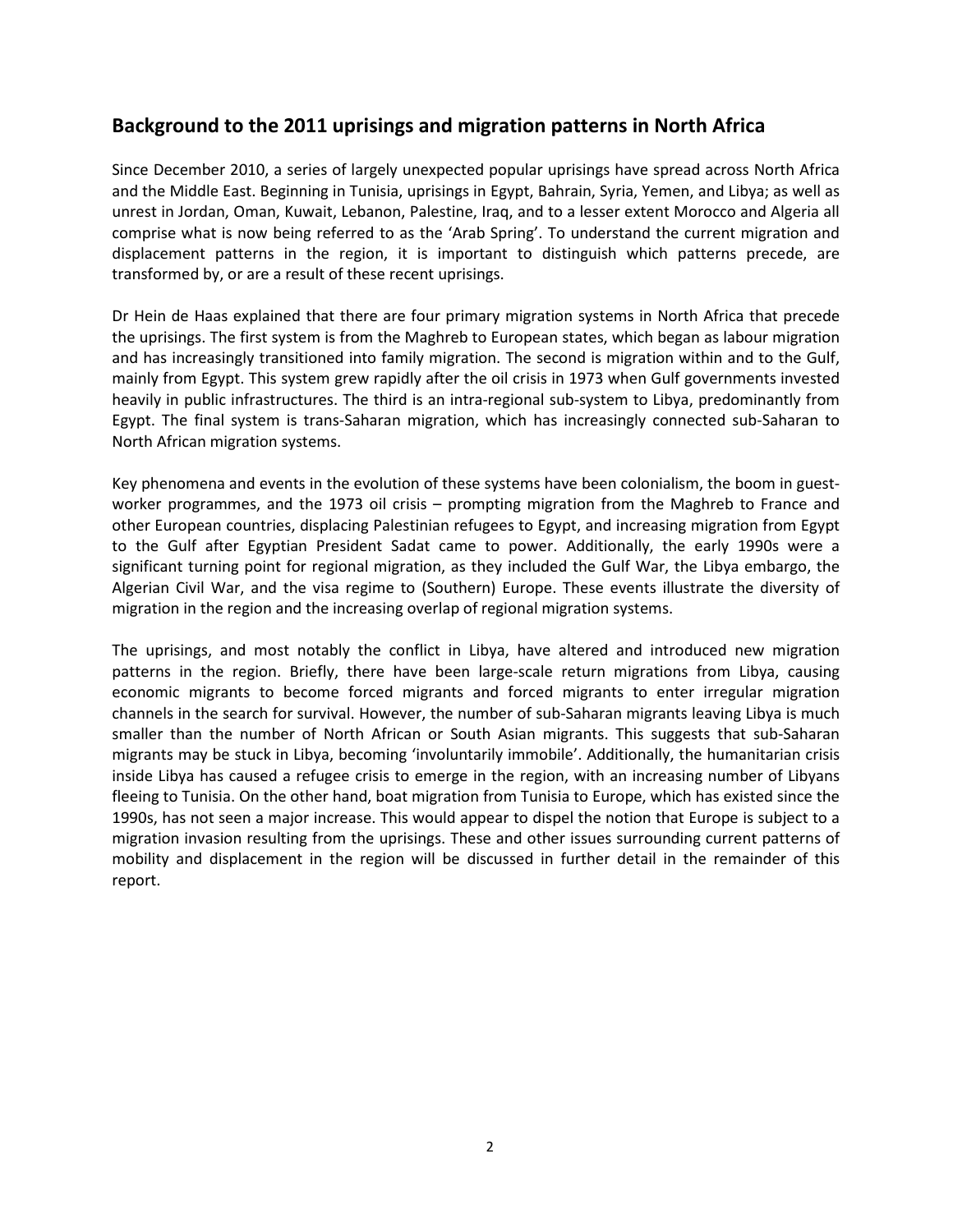## **The blurring of and transitioning between migration categories**

One of the main issues to emerge during the presentations and discussions at the workshop was the blurring of and transitioning between migration categories in the region. Migration scholars<sup>[2](#page-2-0)</sup> have discussed at length the tenuous and sometimes arbitrary distinctions that exist between classifications of migrants in determining protection needs. Moreover, they have highlighted the mixed motivations and aspirations an individual may have for migrating, and the transition a single migrant may undergo from one migration 'status' to another. The situations of migrants linked to the recent events in North Africa illustrate each of these elements, revealing the complexities of migration processes and problematising migration categories.

Dr Julien Brachet explained that in Libya, the government has withheld legal status from sub-Saharan migrants by refusing to adopt the 1951 Refugee Convention or to grant work visas, despite actively recruiting such migrants to work in the country's oil industry. Colonel Gaddafi has forced asylum seekers and economic migrants into irregular and illegal categories in a strategy to maintain leverage over the European Union, by (mis)representing Libya as a barrier that prevents large numbers of illegal migrants from reaching Europe, and the African Union, by feigning tolerance of illegal migration. This has been at the expense of asylum seekers and economic migrants, who have been subject to deportation, because their imposed irregular status does not hold the protection obligations and rights that 'regular' migrant statuses enjoy.

Palestinian and Sahrawi refugees in Libya represent further instances of blurred migration categories, the challenges of which have become pronounced with the recent violence in Libya. Similar to the case of sub-Saharan migrants and asylum seekers in Libya, Dr Elena Fiddian-Qasmiyeh explained that the Libyan government does not recognize the protected status of Palestinians and Sahrawis because Libya is not a signatory to the 1951 Refugee Convention and because these two groups migrated to the country voluntarily for educational and employment purposes. Despite their greater need for protection since the start of the violence in Libya, they are not receiving the protection owed to them because they are classified as voluntary migrants. Thousands of Palestinians have been unable to flee Libya because Egypt, Tunisia, and their former host countries are not recognizing their travel documents.

Describing a transition in migration destinations and routes for Egyptian peasants, Dr Philip Marfleet argued that social and economic pressures leading to the 2011 revolution in Egypt have been the main drivers. For instance, regular, economic migration to the Gulf and Libya has ceased, while irregular migration to Europe has increased over recent years. Peasants displaced from farms or evicted after attempts to return to their land have been prompted to move to Europe by irregular paths. Furthermore, given the link between impoverishment and migration, Dr Marfleet questions whether Egyptian migrants, who have faced economic marginalization from their government and who are currently experiencing political and economic instability, can truly be classified as economic migrants.

Lastly, the term 'third-country national' has become more prominent as a result of the North African uprisings and the crisis in Libya because of the transition that migrants within this category have undergone from foreign worker to forced migrant. Although those fleeing Libya, for instance, find themselves in refugee-like situations, they are not owed the same degree of protection as refugees because they can safely return to the countries defining their nationality. Ms Elizabeth Eyster explained

<span id="page-2-0"></span><sup>2</sup> For instance: Shacknove, A. (1985) 'Who is a Refugee?' *Ethics*, 95 (2):274-284; Richmond, A. (1994) *Global apartheid: refugees, racism and the new world order*, Oxford University Press: New York.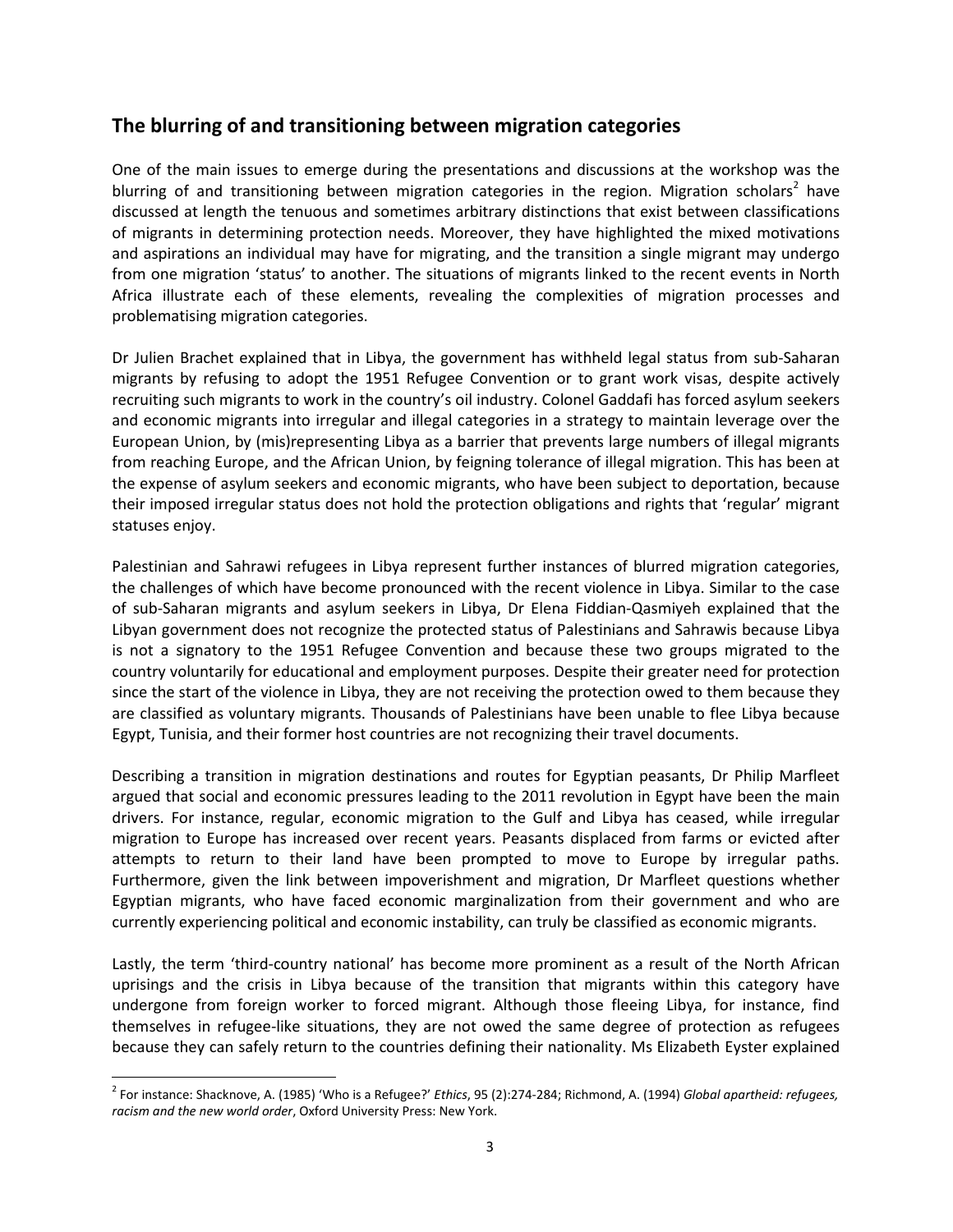that approximately 30,000 Tunisians, 150,000 Egyptians, and other third-country nationals who had been living and working in Libya fled to Tunisia early on in the Libyan crisis. UNHCR and IOM have facilitated the safe repatriation of many of these migrants; however, some have been forced to use irregular migration channels to survive.

#### **Involuntary immobility**

Involuntary immobility was another prominent issue to emerge during the presentations and discussions at the workshop. In addition to perceiving mobility as a phenomenal event, the workshop explored immobility as an aberration. The point was raised that international human rights law recognizes the right of an individual to leave a country, rather than enter; thus, it is important to examine not only migration flows and drivers linked to the North African uprisings and the crisis in Libya, but also cases of forced immobility and factors that have 'trapped' individuals within a country.

As mentioned previously, Dr Fiddian-Qasmiyeh explained that thousands of Palestinians have been unable to leave Libya because Egypt, Tunisia, and their former host countries are not recognizing Palestinian travel documents. She added that while Algerian authorities eventually evacuated all Sahrawis to refugee camps, at the outset of the conflict, almost 1,000 Sahrawis were stuck in Libya. The precarious situation in Libya has also prevented sub-Saharan and other migrants from leaving the country. Dr de Haas explained that despite the large-scale return migration from Libya, the percentage of sub-Saharan migrants leaving Libya is much smaller than North African or South Asian migrants. This suggests that many sub-Saharan migrants may be stuck in Libya, facing the escalating humanitarian crisis. In sharing IOM's recent experiences in the region, Mr Marc Petzoldt explained that the exodus from Libya continues to be a challenging situation for the organization, as the situation changes daily and it is not known how many migrants are still in pro-Gaddafi areas of the country and trying to leave.

The problems associated with how to protect the involuntarily immobile stem from the international community's lack of access to marginalized migrant populations within states. Mr Petzoldt described relying on intermittent and unreliable access to Tripoli and Benghazi to carry out IOM's work. It is difficult not only for potentially negligent governments to invite and facilitate the operations of international organizations within their territories, but also, for international organizations to identify vulnerable migrants, particularly those who are illegal and/or invisible members of the community.

#### **Xenophobia and racism**

The final issue to emerge during the presentations and discussions at the workshop was xenophobia and racism, in particular in North Africa towards sub-Saharan migrants and in Europe towards North and sub-Saharan African migrants. The 2011 uprisings in North Africa and the crisis in Libya have drawn attention to the long-standing problem of violence against sub-Saharan migrants, as well as the political manipulation of migrants more generally.

Dr Brachet and Dr de Haas explained that migrants from sub-Saharan Africa in Libya have been subjected to forced immobility and illegality, expulsions, and widespread violence. The denial of rights and protection to sub-Saharan migrants in Libya can be seen as a necessary component of Libya's